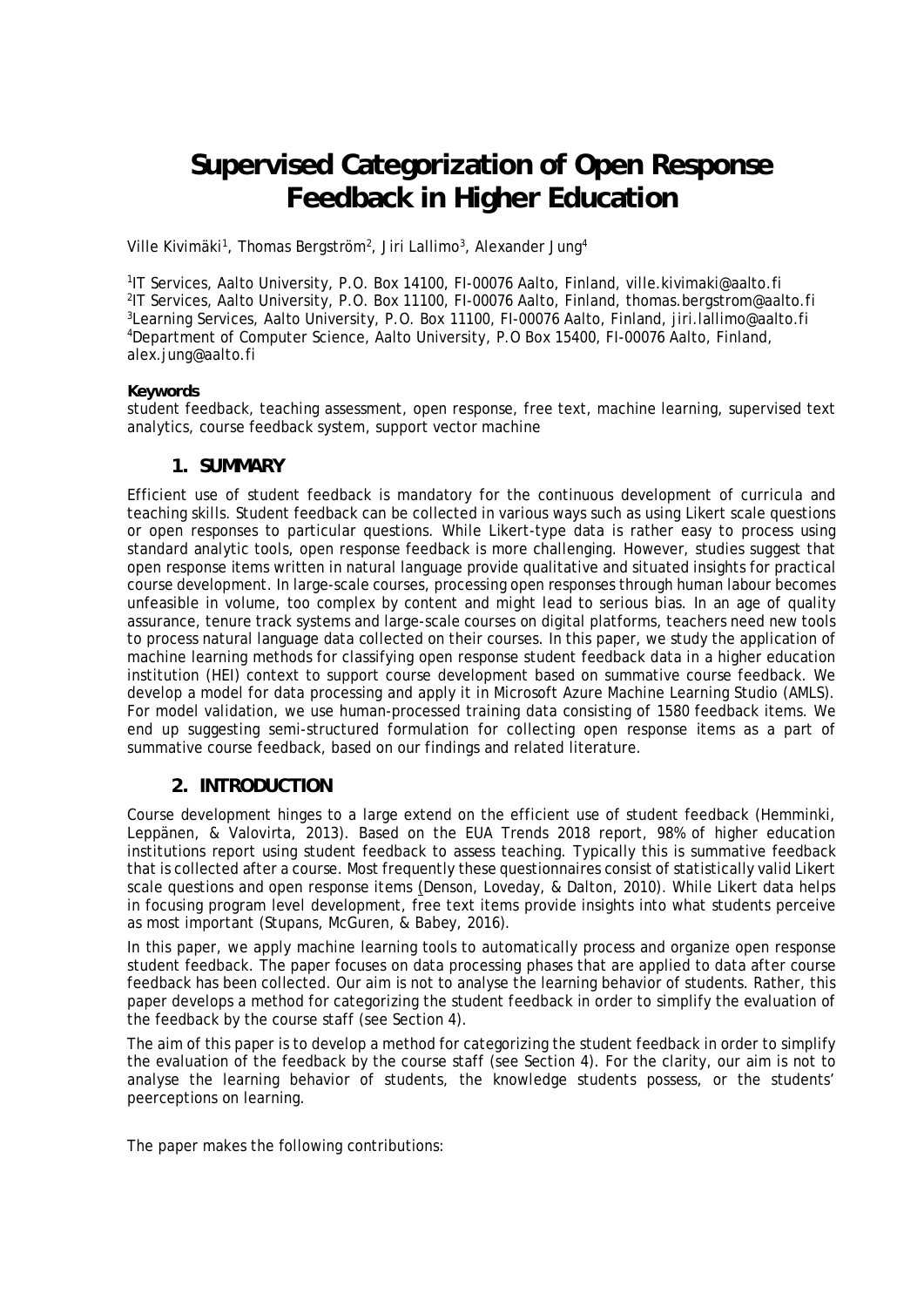- We propose a novel model for categorizing (classifying) student feedback data.
- We apply this model to a natural language dataset collected on a large-scale course.
- We suggest practical guidelines for applying this model in HEI context.

## **3. MACHINE LEARNING MODEL**

The feedback classifier has been implemented using AMLS, which is Platform-as-a-Service-type machine learning tool that provides capabilities for building and operationalizing machine learning models. In particular, AMLS offers ready-made modules for text data, which can be used to preprocess and featurize text into numerical vectors in order to feed the data into machine learning models. From many available models we selected the support vector machine (SVM) that has been extensively and successfully used in text classification tasks (Pawar & Gawande, 2012).

SVMs are suitable for text classification due to their ability to generalize well in high deimensional feature spaces, thus eliminating the need for feature selection (Joachims, 1998). As a linear classification model, the SVM offers interpretability of the learned model (Chang & Lin 2008).

The course feedback data was extracted from the learning management system Moodle. In **Figure 1** we go through the process of handling this course feedback dataset. This process starts with data preparation (phases 1–3), continues with model creation validation (4–5), after which the model was deployed.



**Figure 1** Data processing model used in Azure Machine Learning Studio

### **4. RESULTS AND CONCLUSIONS**

The proposed student feecback classifier was evaluated by using accuracy, precision and recall metrics (**Table 1**). Results were couraging for all tested categories.

**Table 1: Model accuracy, precision and recall for the different feedback categories**

| 93%                        | 92% | 78%                              |
|----------------------------|-----|----------------------------------|
| 92%                        | 81% | 73%                              |
| 95%                        | 91% | 85%                              |
| 84%                        | 75% | 69%                              |
| 95%                        | 70% | 70%                              |
| 83%                        | 72% | 60%                              |
| Negative: Peer Grading 95% | 82% | 64%                              |
| 97%                        | 79% | 92%                              |
|                            |     | <b>Accuracy Precision Recall</b> |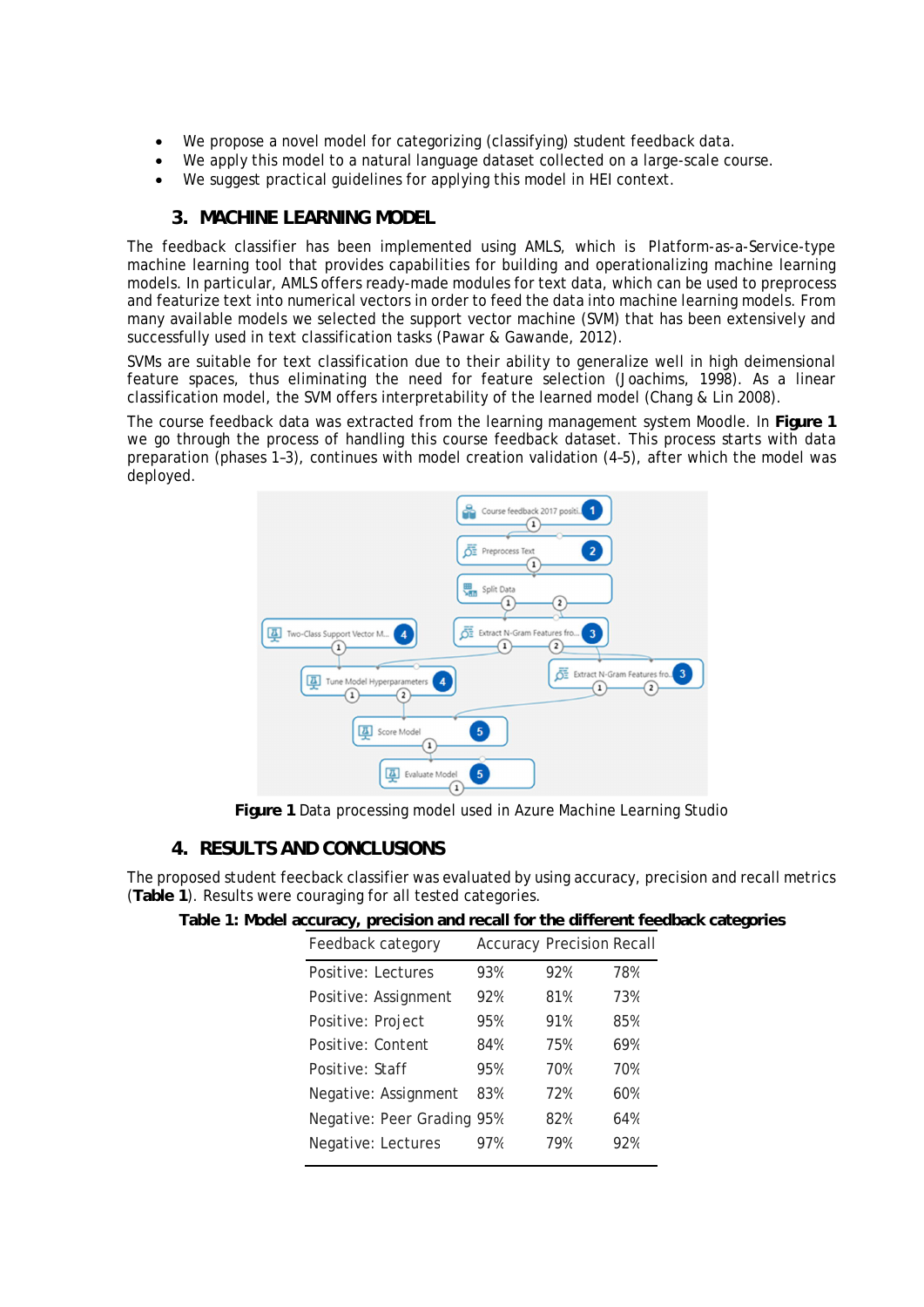Based on our experience, machine learning can be used to categorize textual course feedback especially if the text documents are relatively short and there is enough training data available. Preprocessing of the text is mandatory and greatly improves the accuracy of the model. Some feedback categories, such as lecture, project and assignment contain specific keywords and are thus easier to categorize, while some categories such as content and grading are more difficult as they do not contain similar keywords.

Our findings contribute to develop new teacher tools for assessing open response data through categorization. The model we used provides possibilities for, e.g. most representative feedback items per category and quantity of items per category.

#### **5. REFERENCES**

- Chang, Y.-W., & Lin, C.-J. (2008). Feature ranking using linear SVM. In Causation and Prediction Challenge (pp.53–64). Retrieved from http://www.jmlr.org/proceedings/papers/v3\_old/chang08a/chang08a.pdf
- Denson, N., Loveday, T., & Dalton, H. (2010). Student evaluation of courses: what predicts satisfaction? *Higher Education Research & Development*, *29*(4), 339–356. https://doi.org/10.1080/07294360903394466
- Hemminki, M., Leppänen, M., & Valovirta, T. (2013). *Get inspired! A guide for successful teaching* (Vol. 16). Aalto University. Retrieved from

https://aaltodoc.aalto.fi/bitstream/handle/123456789/11990/isbn9789526054865.pdf

- Joachims, T. (1998). Text categorization with Support Vector Machines: Learning with many relevant features. In C. Nédellec & C. Rouveirol (Eds.), *Machine Learning: ECML-98* (Vol. 1398, pp. 137–142). Berlin, Heidelberg: Springer Berlin Heidelberg. https://doi.org/10.1007/BFb0026683
- Pawar, P. Y., & Gawande, S. H. (2012). A Comparative Study on Different Types of Approaches to Text Categorization. *International Journal of Machine Learning and Computing*, 423–426. https://doi.org/10.7763/IJMLC.2012.V2.158
- Stupans, I., McGuren, T., & Babey, A. M. (2016). Student Evaluation of Teaching: A Study Exploring Student Rating Instrument Free-form Text Comments. *Innovative Higher Education*, *41*(1), 33–42. https://doi.org/10.1007/s10755-015-9328-5

### **6. AUTHORS' BIOGRAPHIES**



**Ville A. Kivimäki** is a project manager at the Aalto University School of Engineering in Finland. He graduated as Master of Arts from the University of Tampere in 2007. He has later deepened his academic background through university pedagogical studies and programming and he is currently working towards his Ph.D. He is currently teaching a personal development course in Aalto University and working as an educator at the University of Tampere in service design and productisation. He has organised workshops on student success, service design, personal development and learning analytics. He currently serves as a project manager for two projects (Dynamic Course and Programme Level Feedback System, T4: Teach, Thousand, Track, Target)

aiming to enhance student-teacher relation and to advance students' academic achievements. LinkedIN: www.linkedin.com/in/ville-kivimaki



**Thomas A. Bergström** is an IT solution architect at the Aalto University IT department in Finland. He graduated as Master of Science (Tech.) from Helsinki University of Technology in 2008. He has worked in IT industry both within software development and in management consultation since 2005. Thomas is responsible for Solution consultation service in Aalto IT and helps clients turn their needs into solutions. Thomas is involved in various machine learning activities in Aalto and coordinates some machine learning projects in Aalto IT. LinkedIN: linkedin.com/in/thomas-bergström-52644826